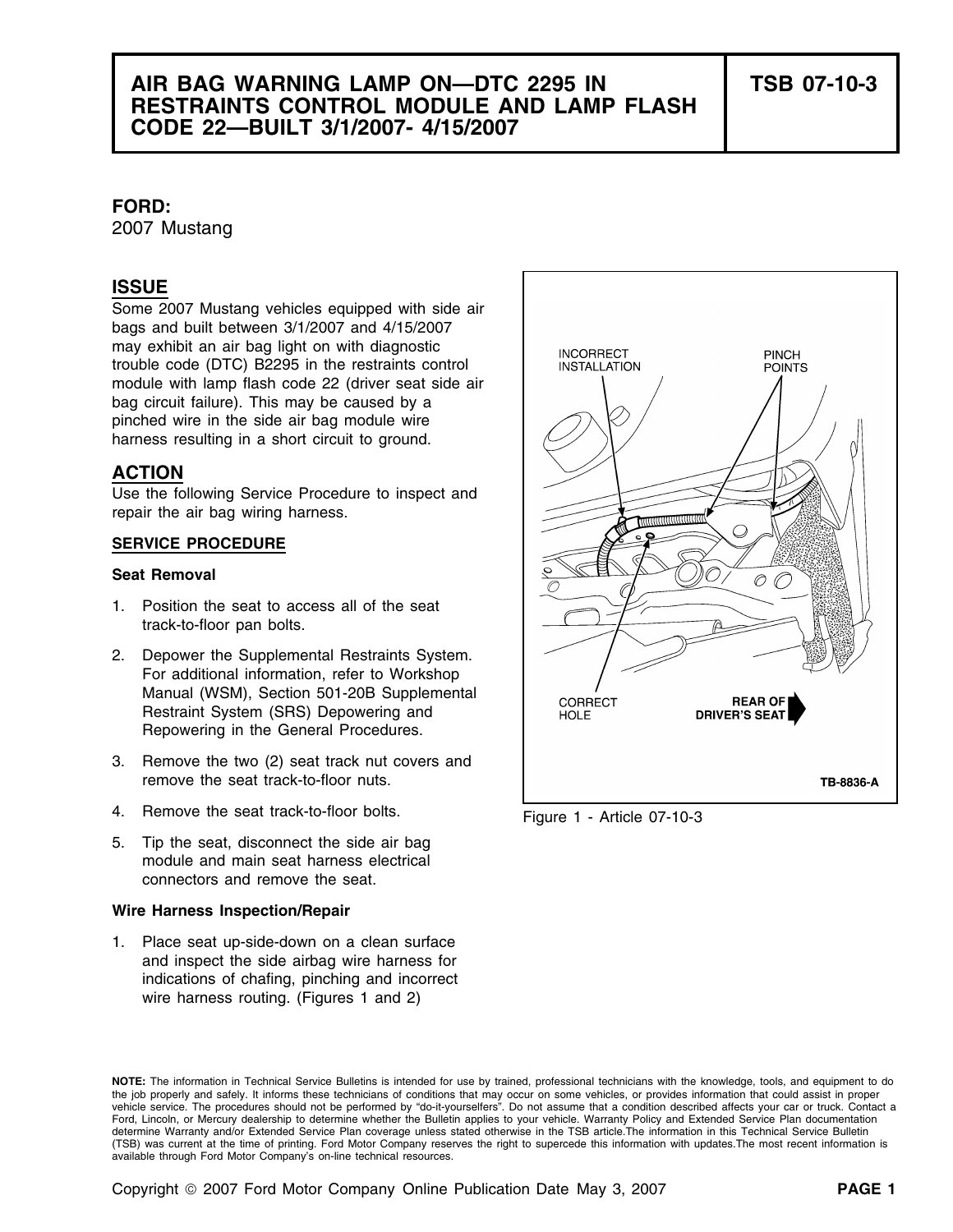# **TSB 07-10-3 (Continued)**



Figure 2 - Article 07-10-3 Figure 3 - Article 07-10-3

2. Remove the wire harness from the seat frame **Seat Installation** 

IT WILL BE NECESSARY TO REMOVE THE<br>CONVOLUTE TUBING TO PROPERLY INSPECT 2. Install the seat track-to-floor bolts. Tighten to 48<br>THE WIRING.

- Diagram book, Section 5-5. 4. Install seat track nut covers.
- 4. If no damage to the wiring is found, reinstall 5. Repower the SRS. For additional information, seat and perform the appropriate diagnostics for the SRS section 501-20B SRS the DTC B2295 in WSM, Section 501-20B.
- Procedures. 5. Install the wire harness to the seat frame. (Figure 3) **WARRANTY STATUS:** Eligible Under Provisions Of



- and inspect the wiring for damage.<br>1. Install seat into vehicle, tip seat to reconnect **NOTE** wire harness connectors.
	-
- 3. If wiring is damaged, repair the wire using the 3. Install the seat track-to-floor nuts. Tighten to 48 solder splicing procedure shown in the Wiring N•m (35 lb-ft).
	-
	- Depowering and Repowering in the General

New Vehicle Limited Warranty Coverage IMPORTANT: Warranty coverage limits/policies are not altered by a TSB. Warranty coverage limits are determined by the identified causal part.